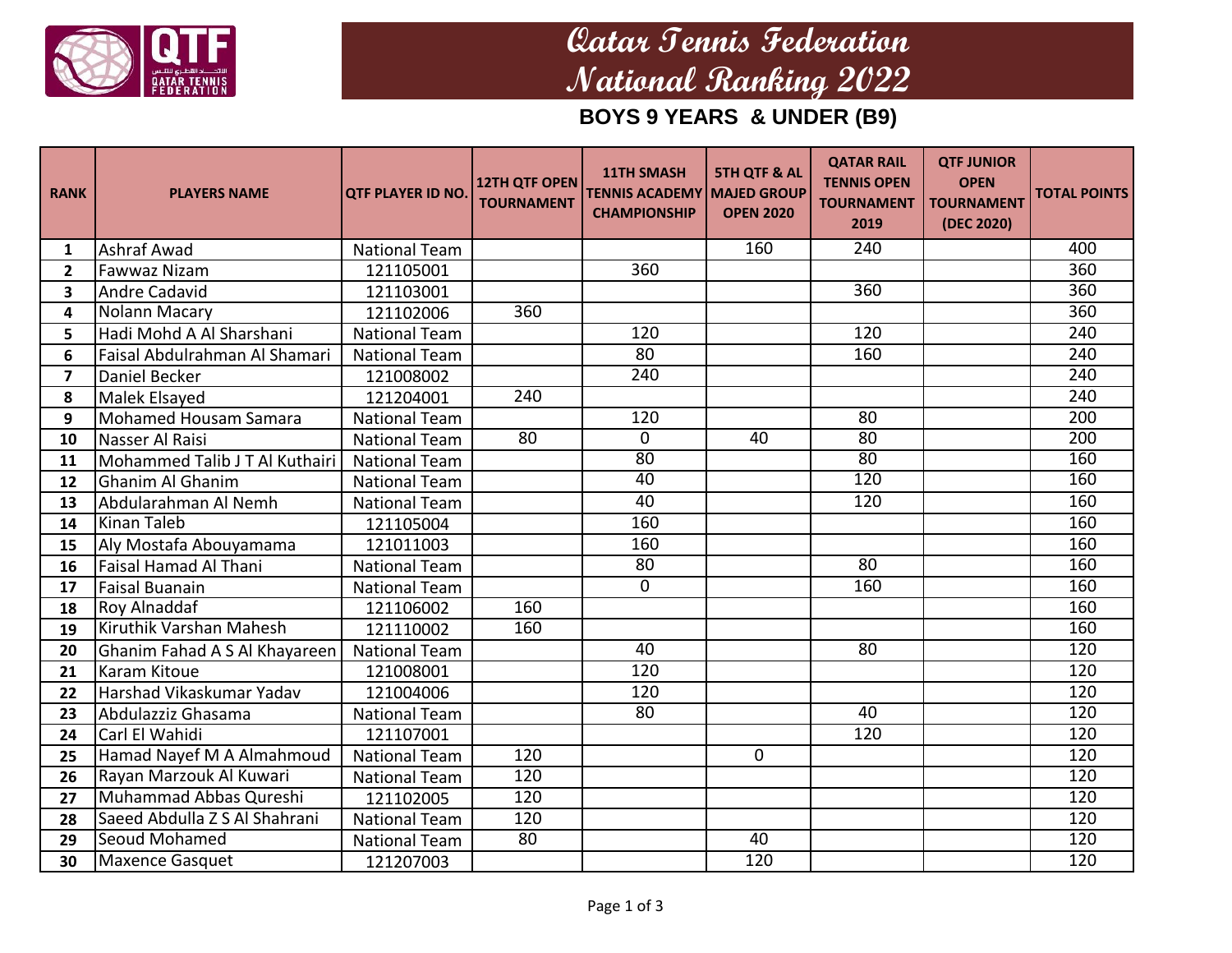

# **Qatar Tennis Federation National Ranking 2022**

## **BOYS 9 YEARS & UNDER (B9)**

| <b>RANK</b> | <b>PLAYERS NAME</b>          | <b>QTF PLAYER ID NO.</b> | <b>12TH QTF OPEN</b><br><b>TOURNAMENT</b> | <b>11TH SMASH</b><br><b>TENNIS ACADEMY MAJED GROUP</b><br><b>CHAMPIONSHIP</b> | <b>5TH QTF &amp; AL</b><br><b>OPEN 2020</b> | <b>QATAR RAIL</b><br><b>TENNIS OPEN</b><br><b>TOURNAMENT</b><br>2019 | <b>QTF JUNIOR</b><br><b>OPEN</b><br><b>TOURNAMENT</b><br>(DEC 2020) | <b>TOTAL POINTS</b> |
|-------------|------------------------------|--------------------------|-------------------------------------------|-------------------------------------------------------------------------------|---------------------------------------------|----------------------------------------------------------------------|---------------------------------------------------------------------|---------------------|
| 31          | Ziad Omar Salam              | 121011002                |                                           |                                                                               |                                             | 80                                                                   |                                                                     | 80                  |
| 32          | Ibrahim Al Dosari            | <b>National Team</b>     |                                           | 40                                                                            |                                             | 40                                                                   |                                                                     | $\overline{80}$     |
| 33          | Abdelrahman Derbala          | 121007001                |                                           | 80                                                                            |                                             |                                                                      |                                                                     | $\overline{80}$     |
| 34          | Ahmad Haitham Mahmoud        | 121005003                |                                           | 80                                                                            |                                             |                                                                      |                                                                     | $\overline{80}$     |
| 35          | Ahmed Abdelfatteh Amri       | 121104002                |                                           | 80                                                                            |                                             |                                                                      |                                                                     | $\overline{80}$     |
| 36          | Saleh Esmat Shalaby          | 121101003                |                                           | 80                                                                            |                                             |                                                                      |                                                                     | $\overline{80}$     |
| 37          | Khalifa Zeinal               | <b>National Team</b>     |                                           | 40                                                                            |                                             | 40                                                                   |                                                                     | 80                  |
| 38          | Rajvardhan Thokhale          | 121004001                |                                           |                                                                               |                                             | 80                                                                   |                                                                     | $\overline{80}$     |
| 39          | Anthony Bou Harb             | 121107003                |                                           |                                                                               |                                             | 80                                                                   |                                                                     | $\overline{80}$     |
| 40          | <b>Jaber Khaled Sultan</b>   | <b>National Team</b>     | $\overline{80}$                           |                                                                               | $\mathbf 0$                                 |                                                                      |                                                                     | $\overline{80}$     |
| 41          | Hamad Farras Al Sulaiti      | <b>National Team</b>     | 80                                        |                                                                               |                                             |                                                                      |                                                                     | $\overline{80}$     |
| 42          | Karim Abouzeid               | 121102003                | $\overline{80}$                           |                                                                               |                                             |                                                                      |                                                                     | $\overline{80}$     |
| 43          | Abdulla Mohammed Abdulla     | <b>National Team</b>     | $\overline{80}$                           |                                                                               |                                             |                                                                      |                                                                     | $\overline{80}$     |
| 44          | Malik Mohamed Morsy          | 121106004                | 40                                        |                                                                               |                                             |                                                                      |                                                                     | 40                  |
| 45          | <b>Mostafa Mohamed Morsy</b> | 121212001                | $\overline{40}$                           |                                                                               |                                             |                                                                      |                                                                     | 40                  |
| 46          | Ibaad Ahamad                 | 121110001                |                                           |                                                                               | $\mathbf{0}$                                |                                                                      |                                                                     | 0                   |
| 47          | Abdulaziz F A S Alkhayareen  | <b>National Team</b>     | 0                                         |                                                                               |                                             |                                                                      |                                                                     | $\overline{0}$      |
| 48          | Jaber Abdelaziz              | <b>National Team</b>     | $\Omega$                                  |                                                                               |                                             |                                                                      |                                                                     | 0                   |
| 49          | Ahmad Khalid A A Al Muraikhi | <b>National Team</b>     | $\Omega$                                  |                                                                               |                                             |                                                                      |                                                                     | $\mathbf 0$         |
| 50          | Rylan Damian Kolatkar        | 121007002                |                                           |                                                                               |                                             |                                                                      |                                                                     | 0                   |
| 51          | Amer Ehsan Shah              | 121101004                |                                           |                                                                               |                                             |                                                                      |                                                                     | $\overline{0}$      |
| 52          | Hugo Garcia Bernabe          | 121010001                |                                           |                                                                               |                                             |                                                                      |                                                                     | $\mathbf 0$         |
| 53          | Per Eduard Elblaus           | 121004003                |                                           |                                                                               |                                             |                                                                      |                                                                     | $\overline{0}$      |
| 54          | Saad Almahmod                | <b>National Team</b>     |                                           |                                                                               |                                             |                                                                      |                                                                     | 0                   |
| 55          | Rashed Alhamidi              | <b>National Team</b>     |                                           |                                                                               |                                             |                                                                      |                                                                     | $\overline{0}$      |
| 56          | Hamad Ibrahim                | <b>National Team</b>     |                                           |                                                                               |                                             |                                                                      |                                                                     | 0                   |
| 57          | <b>Tamim Hasiba</b>          | <b>National Team</b>     |                                           |                                                                               |                                             |                                                                      |                                                                     | 0                   |
| 58          | Jules Bourel                 | 121105002                |                                           |                                                                               |                                             |                                                                      |                                                                     | $\mathbf 0$         |
| 59          | Zayed Al Meadadi             | <b>National Team</b>     |                                           |                                                                               |                                             |                                                                      |                                                                     | 0                   |
| 60          | Alexandre Joseph Martin      | 121105003                |                                           |                                                                               |                                             |                                                                      |                                                                     | $\overline{0}$      |